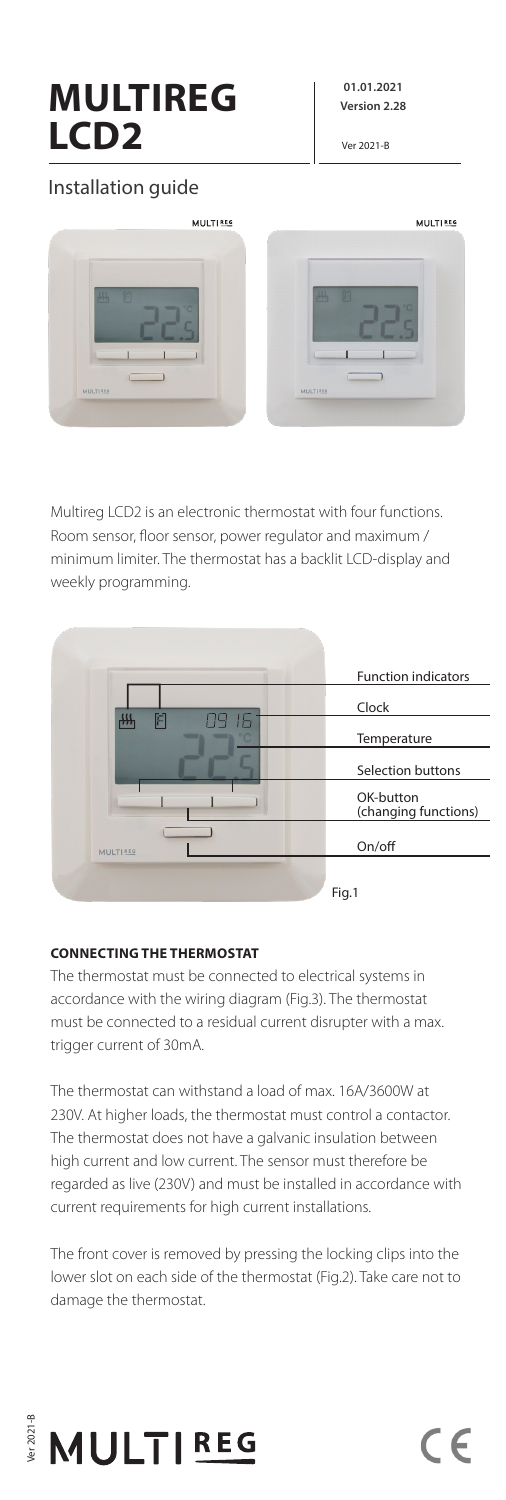

#### **CONNECTIONS:**

Torque: 2Nm Terminal 1: S (connected to L for setback temperature) Terminal 2: L Terminal 3: N Terminal 4+5: NTC - Floor sensor Terminal 6+7: Max. load 3600W (LOAD)



#### **STARTUP/CLOCK SET**

After the thermostat is connected to 230V and you press the on/off button, the thermostat will switch on at 20°C. The time display will flash 00:00. The thermostat is now in room temperature sensor mode with set temperature and the symbol  $|F|$  is shown in the display.

Before programming your thermostat, you must set the clock.

Press the OK button for 5 seconds. When the clock symbol  $\odot$ flahes, press OK once.

Choose whether or not you want to display the time (on/off ). (Set temperature does not require the clock to be set.) Confirm with the OK button.

If you choose OFF, the thermostat is ready to be used in set temperature mode. For use with other modes, choose ON. Choose the day of the week. 1=Monday, 2=Tuesday etc. Confirm with OK.

Set the hours and minutes. Confirm with OK. The clock symbol  $\Phi$ flashes. Continue to the next paragraph: Choosing a program.

When the  $\frac{1}{2}$  symbol is shown in the display, it indicates that the heat is on.

# **CHOOSING A PROGRAM a) Set temperature**

When the symbol  $|F|$  is shown in the display, the thermostat is programmed to the set temperature option. To switch between set temperature and weekly program press the OK button and the left selection button simultaneously for 5 seconds.

#### **b) Weekly program - setback temperature**

Press the OK button and the left selection button simultaneously for 5 seconds.

Weekly schedule is shown with  $\left|\mathbf{u}\right|$  symbol in the display.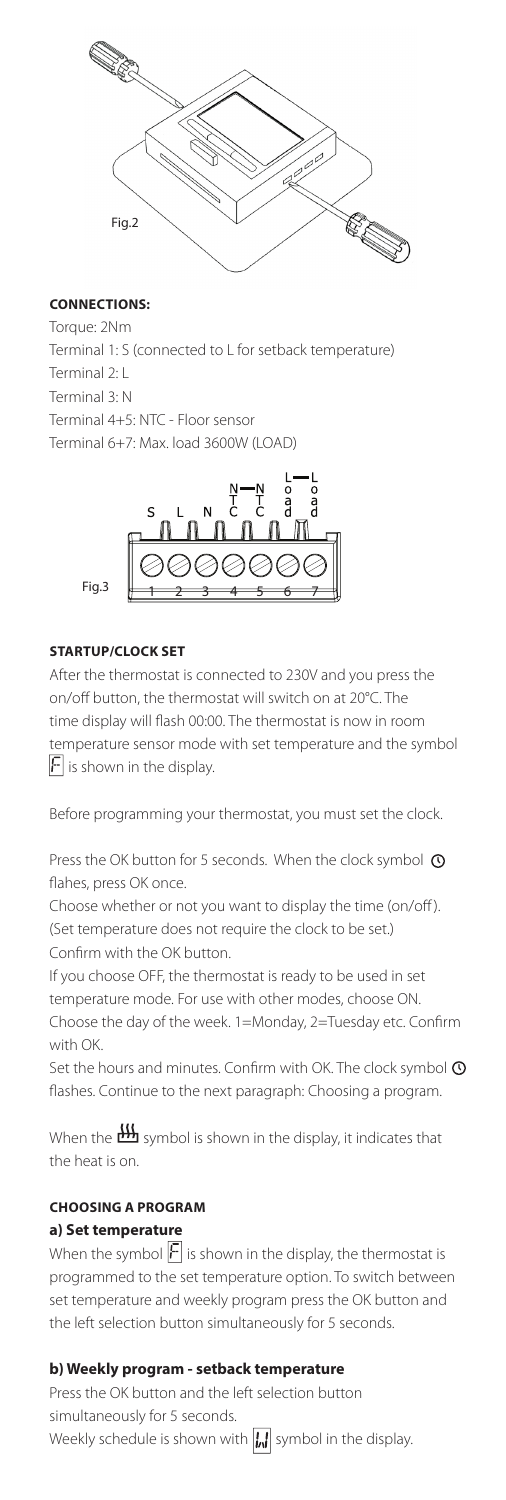Set the time for morning comfort temperature. Symbol  $\frac{1}{2}$ Confirm with OK. Set the desired temperature. Confirm with OK. Set the time for daytime economy temperature. Symbol  $\leftarrow$ Confirm with OK. Set the desired temperature. Confirm with OK. Set the time for afternoon comfort temperature. Symbol  $\bigcirc$ Confirm with OK. Set the desired temperature. Confirm with OK. Set the time for nighttime economy temperature. Symbol Confirm with OK. Set the desired temperature. Confirm with OK. Set the time for weekend comfort temperature. Symbol 坐 Confirm with OK. Set the desired temperature. Confirm with OK. Set the time for weekend economy temperature. Symbol Confirm with OK. Set the desired temperature. Confirm with OK.

The thermostat automatically leaves programming mode after 10 seconds. Alternatively, you can switch the thermostat off and back on. The settings are stored automatically.

# **SETBACK MODE**

#### **Setting the temperature**

Press down the OK button for 5 sec. Press the right selector button twice. The symbol  $\boxed{5}$  appears in the display. Confirm with OK.

Set the desired temperature. Confirm with OK.

#### **Manual activation of setback mode**

Hold down OK and right selector button for 5 sec. The symbol  $\vert 5 \vert$ appears in the display. Deactivation is done in the same way.

# **External activation of setback mode**

Activation via a relay and/or a GSM-module connected via the S and L clamps at the back.

#### **Choosing sensor mode**

Press the OK button for 5 seconds. Press the right selection button 3 times. The symbol  $\boxed{I}$  is shown in the display. Confirm with OK.

Set the desired sensor type.

 $A =$  Room sensor

- $F =$  Floor sensor
- AF = A combination of floor sensor/room sensor
- $P = Power required$

Confirm with OK.

(The F and AF choices are only valid if a floor sensor is connected to clamps 4+5.)

If AF mode is chosen, the Min and Max temperature must be confirmed. The preset values are Min=10°C and Max=27°C. Confirm with OK.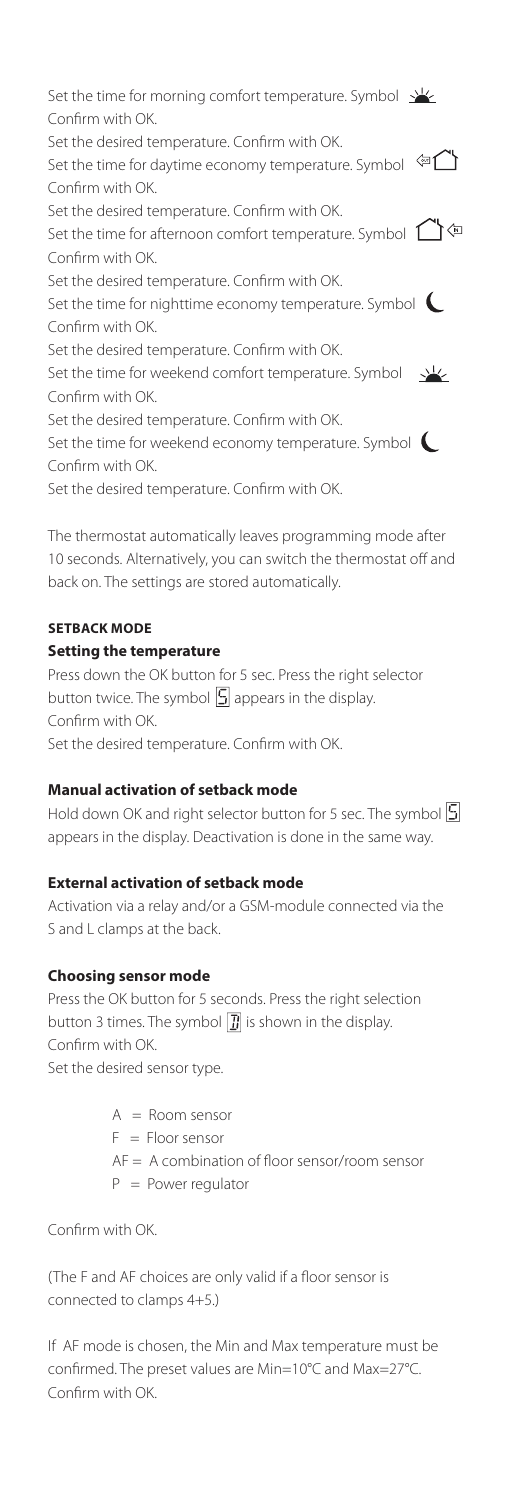Functions of the different sensor modes:

#### **A: Room sensor**

Multireg LCD2 has a built-in room sensor. It is important that the thermostat is placed so that it has free air flow around it. It should not be exposed to direct sunlight, draught from doors e.g, since this may cause the thermostat to misread the room temperature. Room sensor mode is the default setting for the Multireg LCD2 thermostat.

# **F: Floor sensor**

The floor sensor is placed in a tube in the floor when the floor is installed. The floor sensor reacts quickly to changes in the temperature and is less vulnerable to external conditions than the room sensor.

# **AF: A combination of room sensor and floor sensor**

The room sensor controls the temperature, but the floor sensor will override the room sensor if the floor temperature becomes too high or too low according to the Max or Min settings.

# **For example:**

The room sensor is set to 22°C. The floor sensor is set to Min 18°C - Max 26°C. If the floor temperature dips below 18°C the heat will be turned on even if the room temperature is above 22°C. If the floor temperature exceeds 26°C, the heat will be turned off even if the room temperature is less than 22°C.

# **P: Power regulator**

The power regulator has a 30 minute cycle. The desired pulse/ pause ratio may be set from 0 til 10, where each level increases the switch-on time by 3 minutes. For example: Level 3 indicates that the heat is switched on for 9 minutes and off for 21 minutes, while level 6 will switch the heat on for 18 minutes and off for 12 minutes.

# **PROGRAMMING AN NTC-SENSOR**

Multireg LCD2 supports a number of NTC sensors (10kOhm, 12kOhm, 15kOhm, 33kOhm and 47kOhm). The standard sensor value is10kOhm. Choosing an NTC sensor type is only possible in F and AF mode. A floor sensor must be connected to change the sensor type.

Press the OK button for 5 seconds. Press right selection button 3 times. The symbol  $\left| \vec{J} \right|$  is shown in the display. Confirm with OK.

Press the right and left selection buttons simultaneously for 5 seconds. The chosen sensor value flashes in the display (10kOhm standard).

Choose your sensor value by pressing the left or right selection buttons. Confirm with the OK button twice.

# **TEMPERATURE CALIBRATION**

Press the OK button for 5 seconds. Press the right selection button 4 times. The symbol  $\sqrt{2}$  is shown in the display. Confirm with OK.

"ROOM"- and/or "FLOOR"- sensor may be calibrated with +/- 9,5°C. Confirm with OK.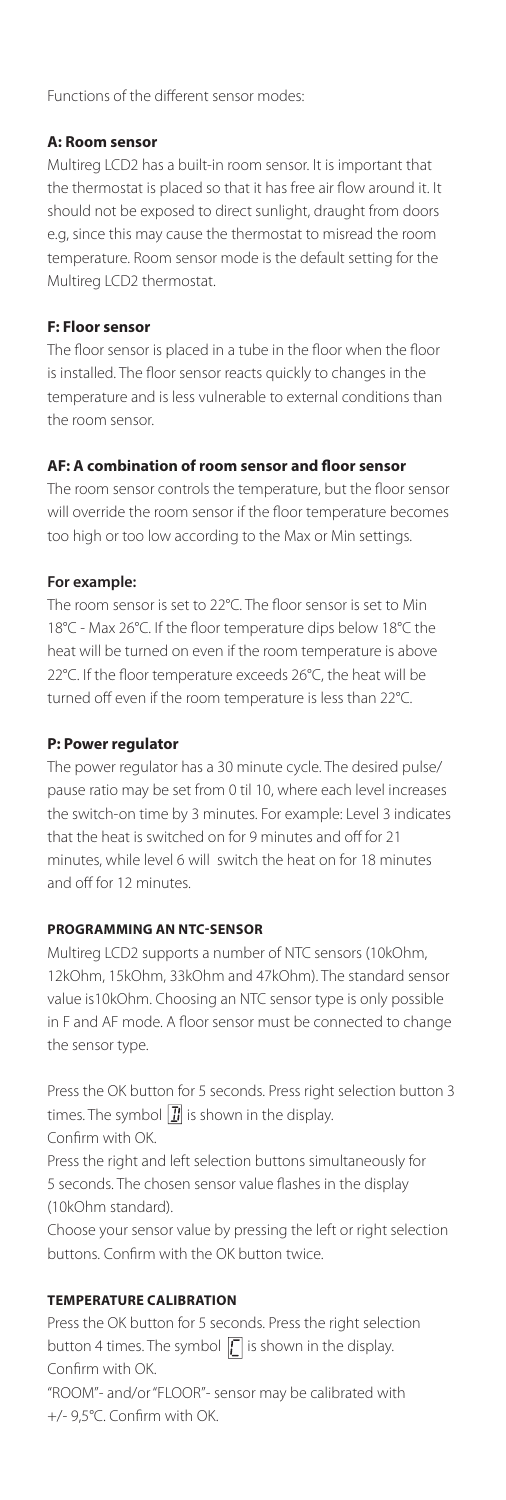#### **DISPLAY LOCK / CHILD LOCK**

Press the right and left selection buttons simultaneously for 3 seconds. The symbol is  $\bigcap$  shown in the display. The lock is deactivated in the same way.

#### **ERRORS AND POWER FAILURE**

Error codes: E1 - Indicates a room sensor error E2 - Indicates a floor sensor error

When an error occurs, the thermostat will revert to 20% of max. load. Multireg LCD2 has a 5 hour memory, which will save your settings in case of a power failure.